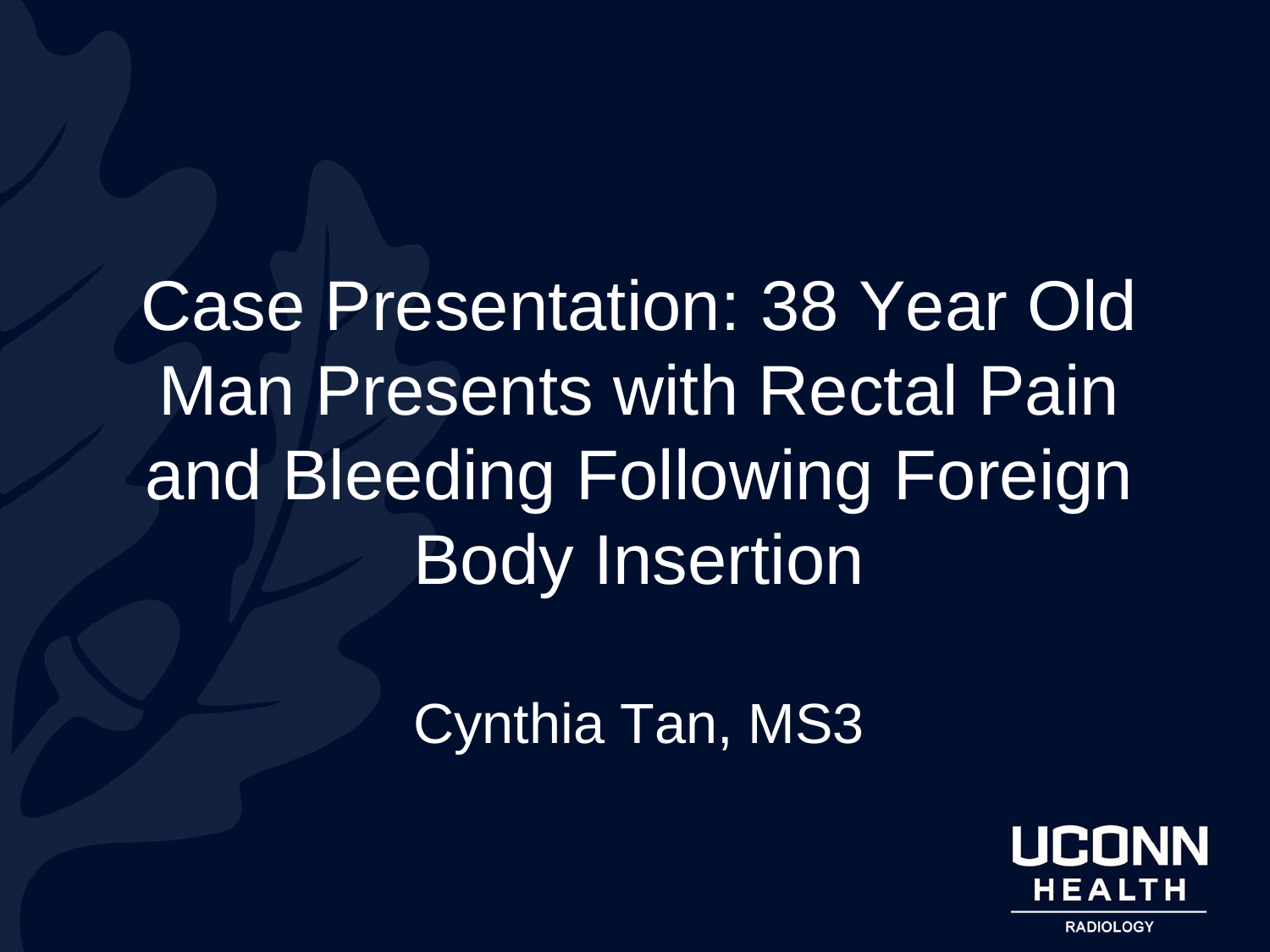### History of Present Illness

38 year old man presented with rectal pain and bleeding after inserting a glass vase into his rectum 12 hours prior. The vase entered further than he was expecting and was "sucked in"; he attempted to retrieve it and was able to remove 2 pieces of broken glass, but this resulted in increased rectal pain and bleeding.

The patient had been afraid to void since the incident occurred and had not urinated in the last 12 hours, which contributed to his discomfort. He last ate 5 hours previously, and had not had a bowel movement since the incident.

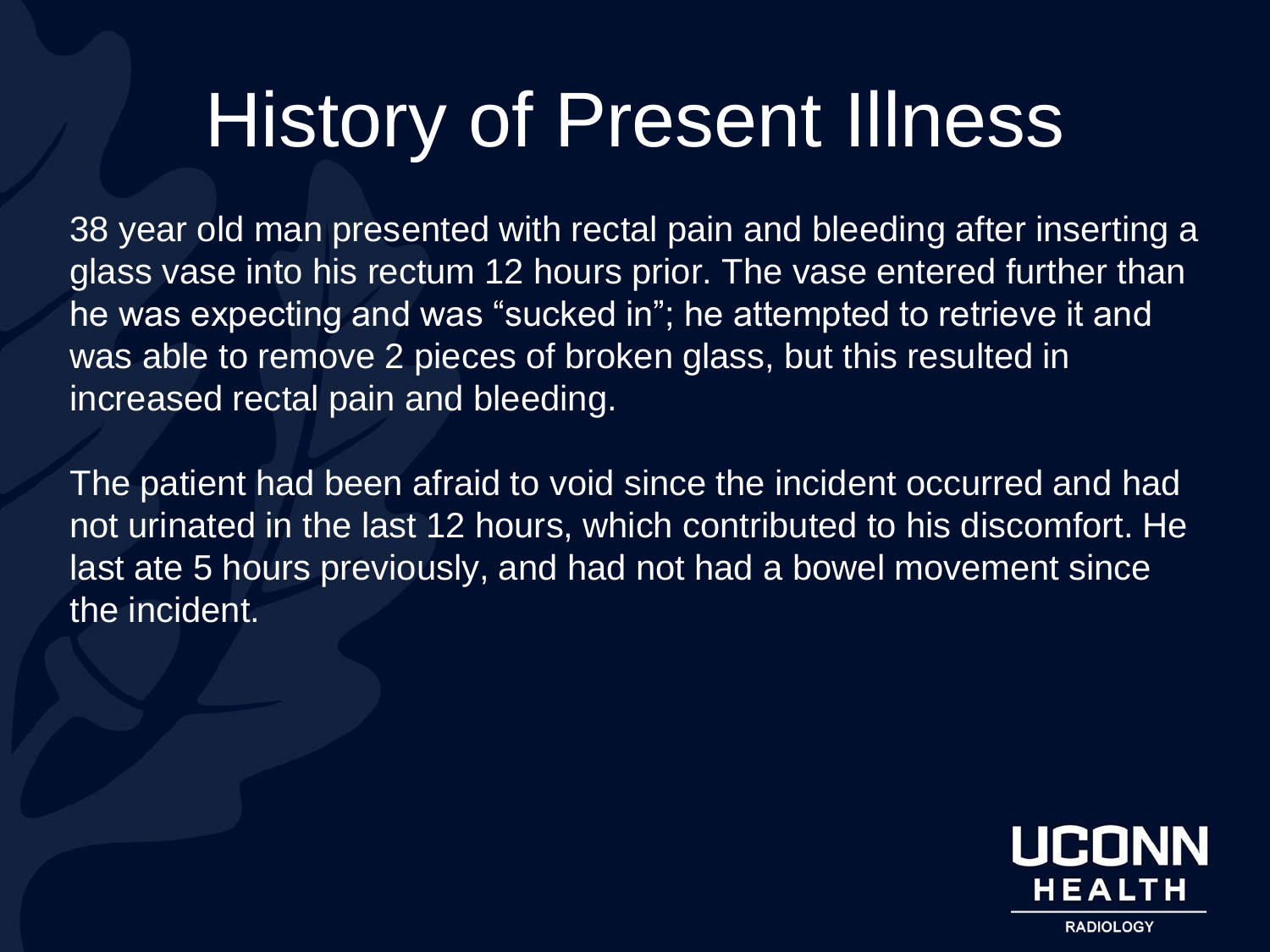## Additional History

No past medical history. History of tonsillectomy, no history of abdominal surgeries.

The patient has never smoked cigarettes and does not currently drink alcohol. He lives with his wife and children.

Family history is noncontributory.

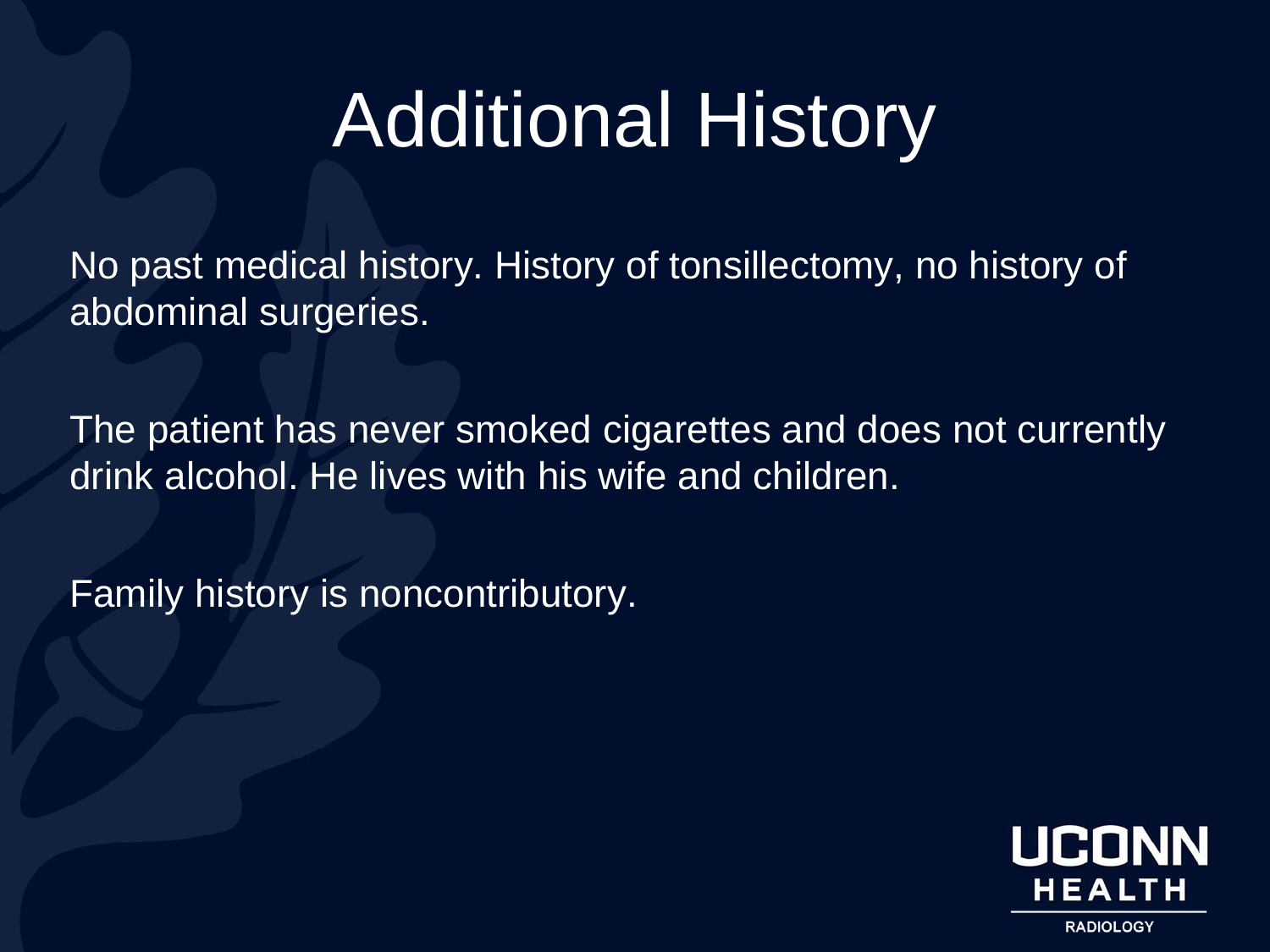#### Examination and Initial Work-Up

BP 129/66; HR 80; Temp 100.5; RR 16; SpO2 97%

Examination showed abdominal distension and tenderness with guarding and gross blood on rectal exam

Labs demonstrated slight leukocytosis and lactic acidosis

Patient received empiric antibiotics, pain medication, and was sent for a CT of the abdomen and pelvis to assess for bowel perforation

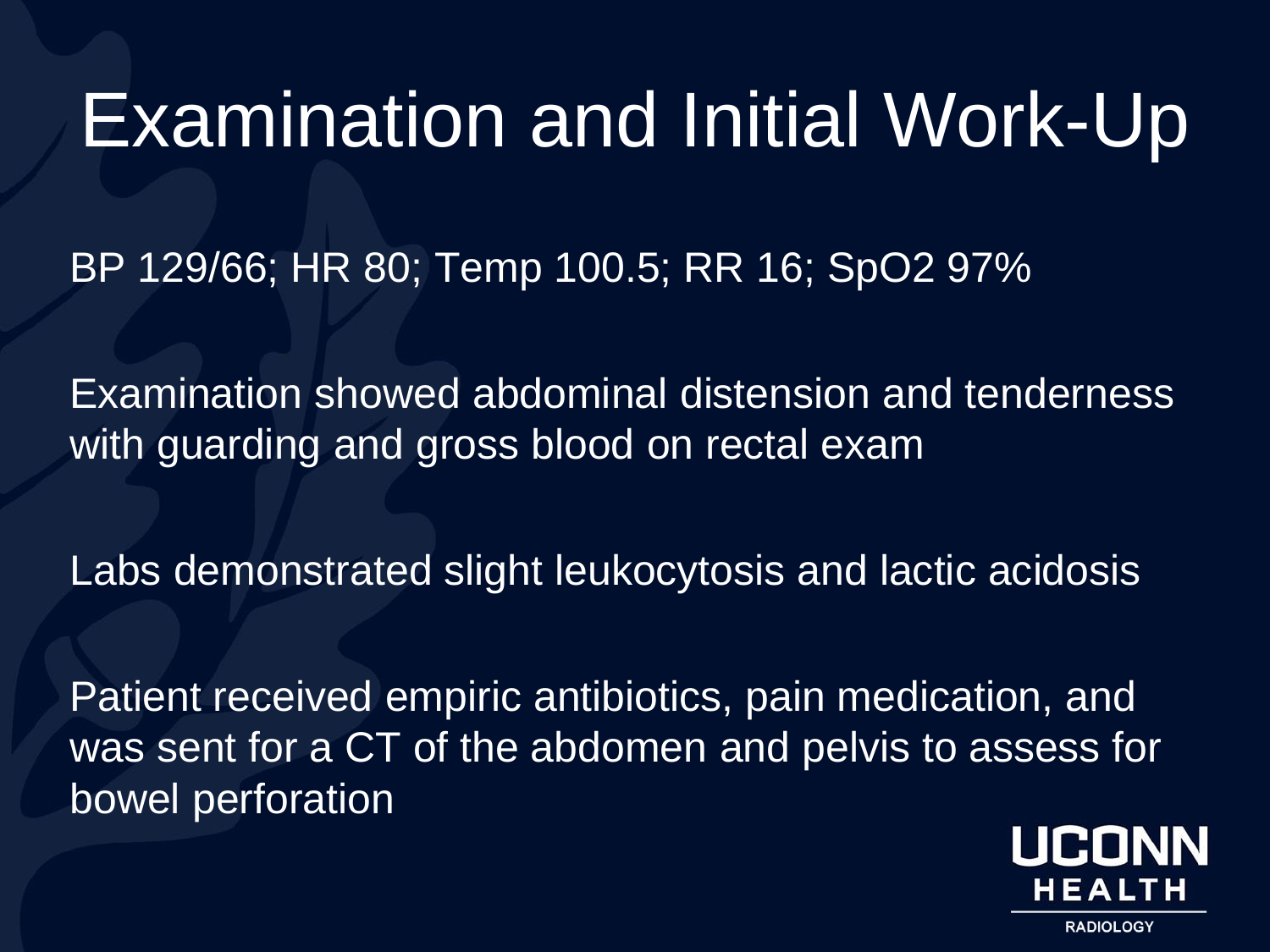### Abdominal CT with Intravenous **Contrast**









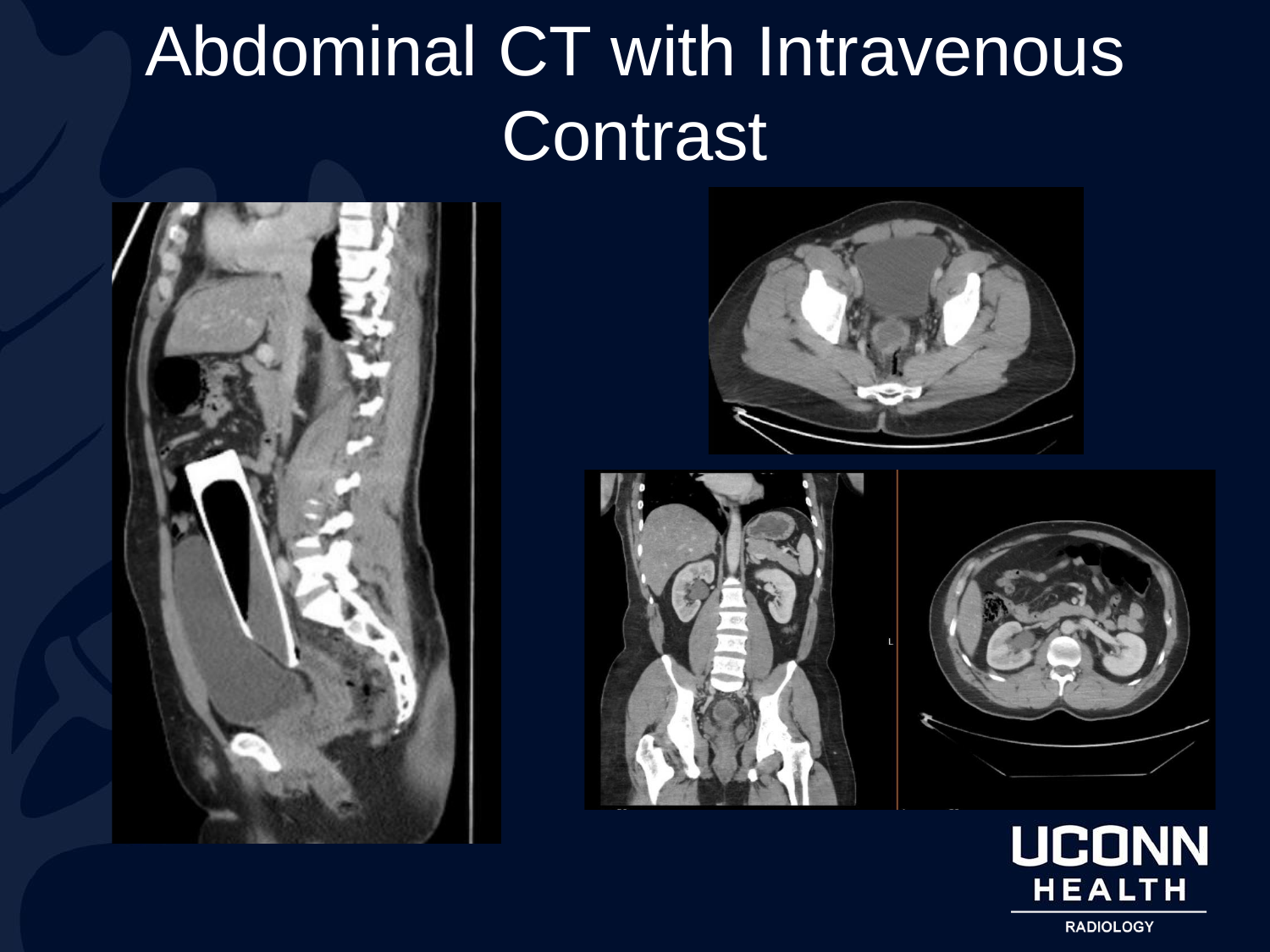## Abdominal CT with IV contrast



**RADIOLOGY** 

**HEALTH**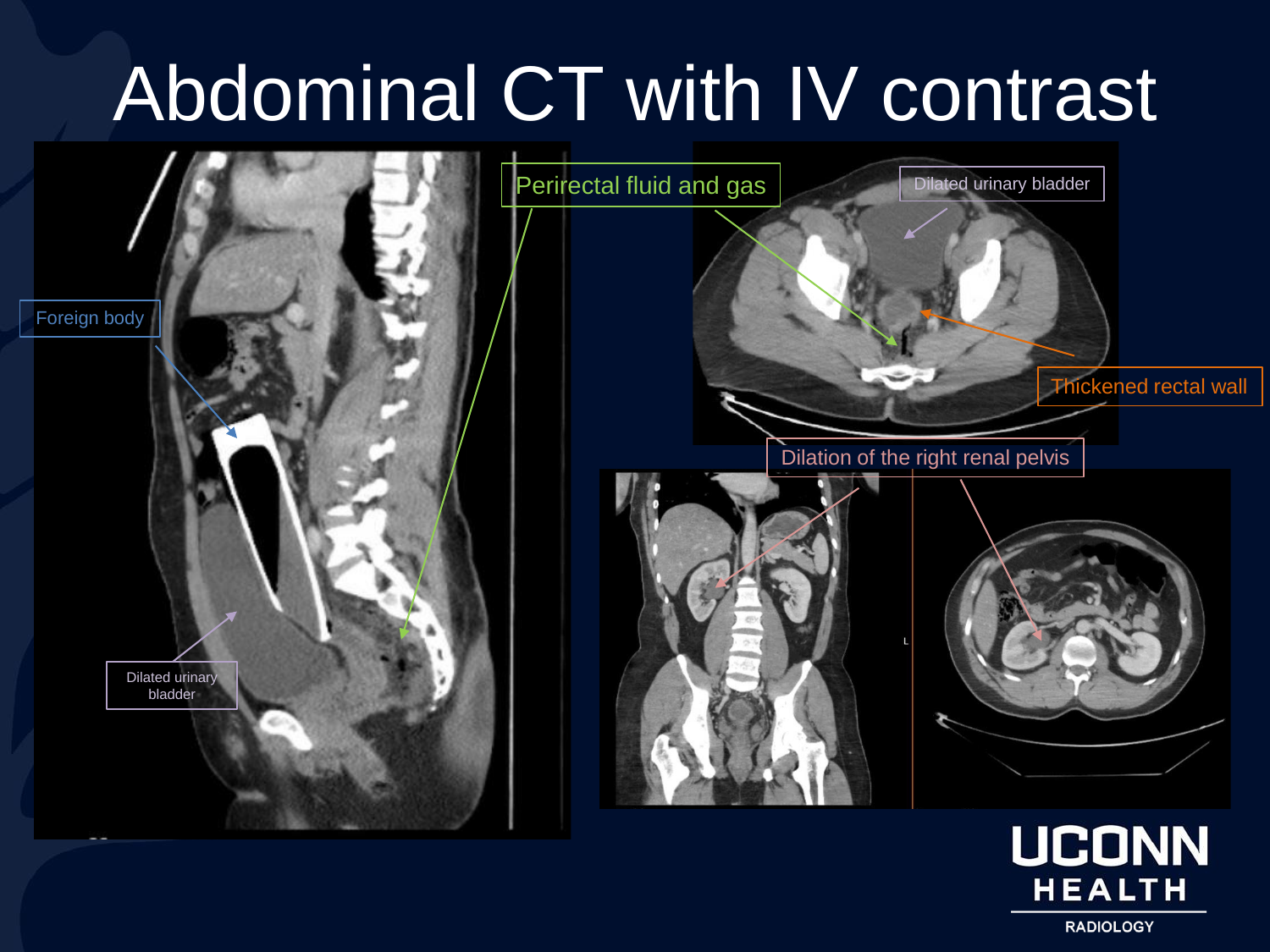#### Hospital course

Taken to surgery where the surgeon performed an exploratory laparotomy, removed the rectal foreign body, and created an end colostomy

Patient recovered well and returned for a colostomy reversal 3 months later

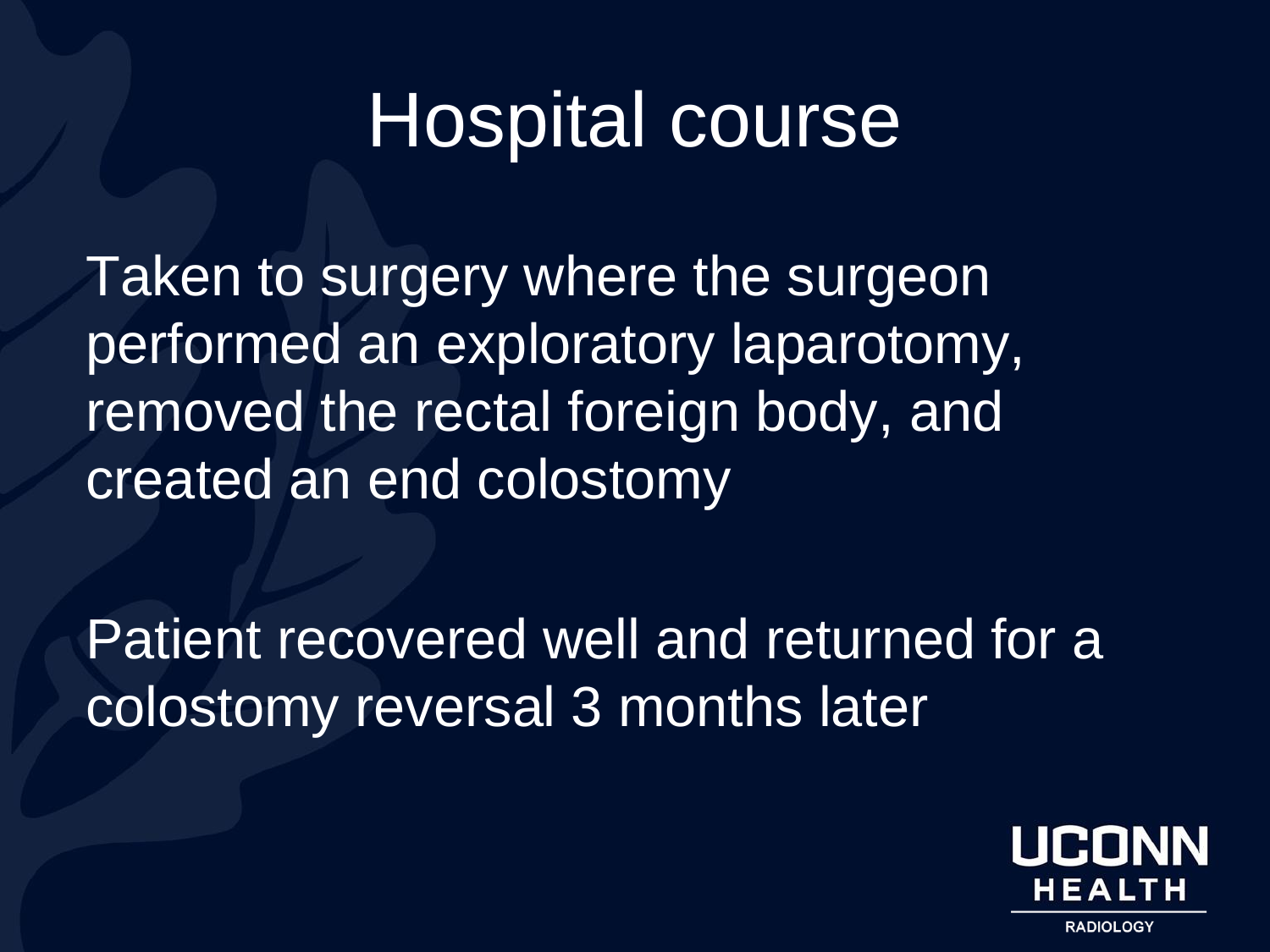## Differential Diagnosis

• Rectal laceration from foreign body • Rectal perforation from foreign body • Ischemic colitis

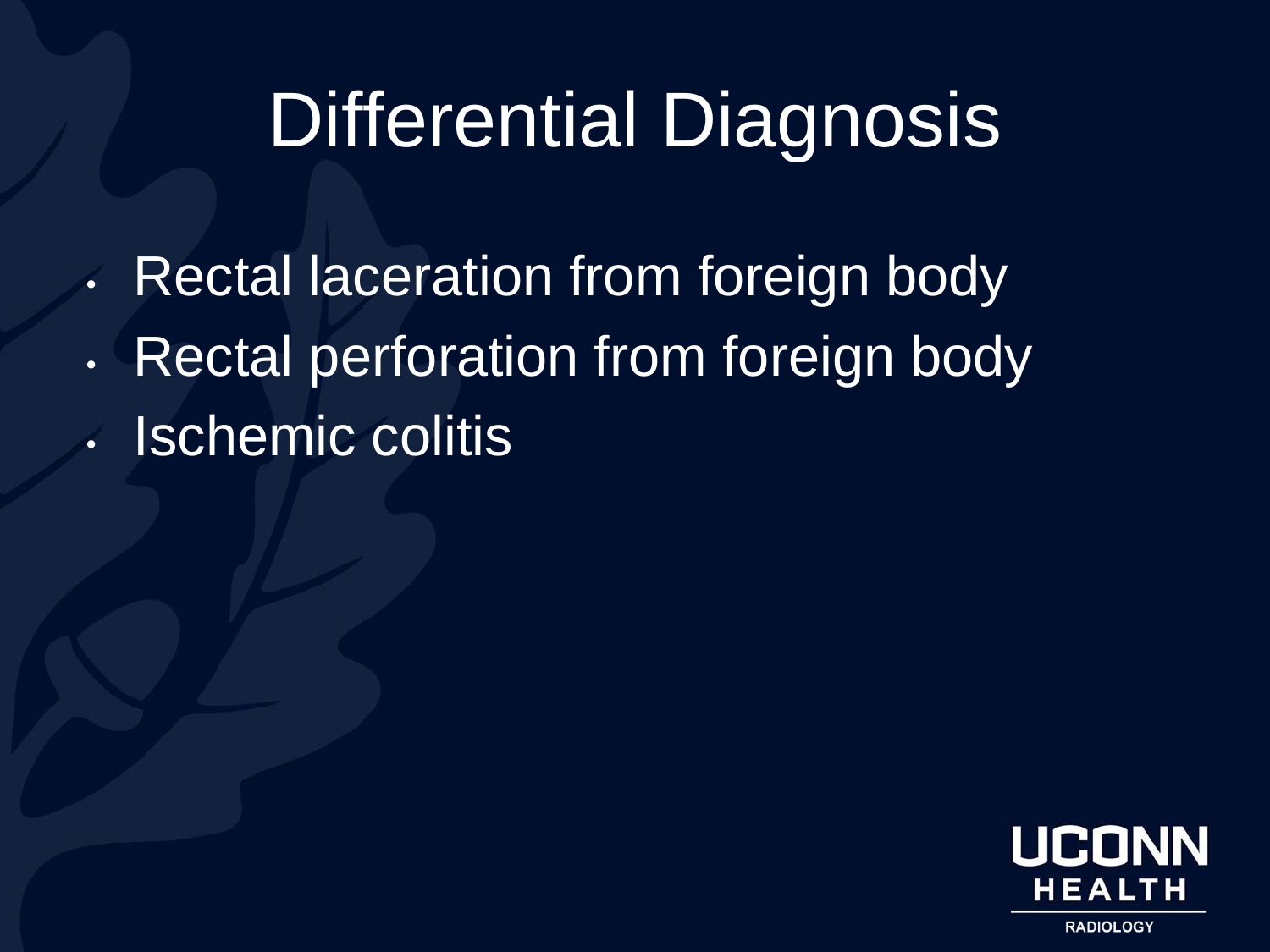# **Diagnosis**

- $\cdot$  Rectal foreign body with lacerations in the sigmoid colon found with exploratory laparotomy
- No intra abdominal or intra pelvic contamination of succus or blood was found during the surgery
- Pathology:
	- Focal ischemic changes with congestion and mucosal fresh hemorrhage
	- Multiple focal areas of mucosal disruption which do not involve the full thickness of the bowel wall on gross examination

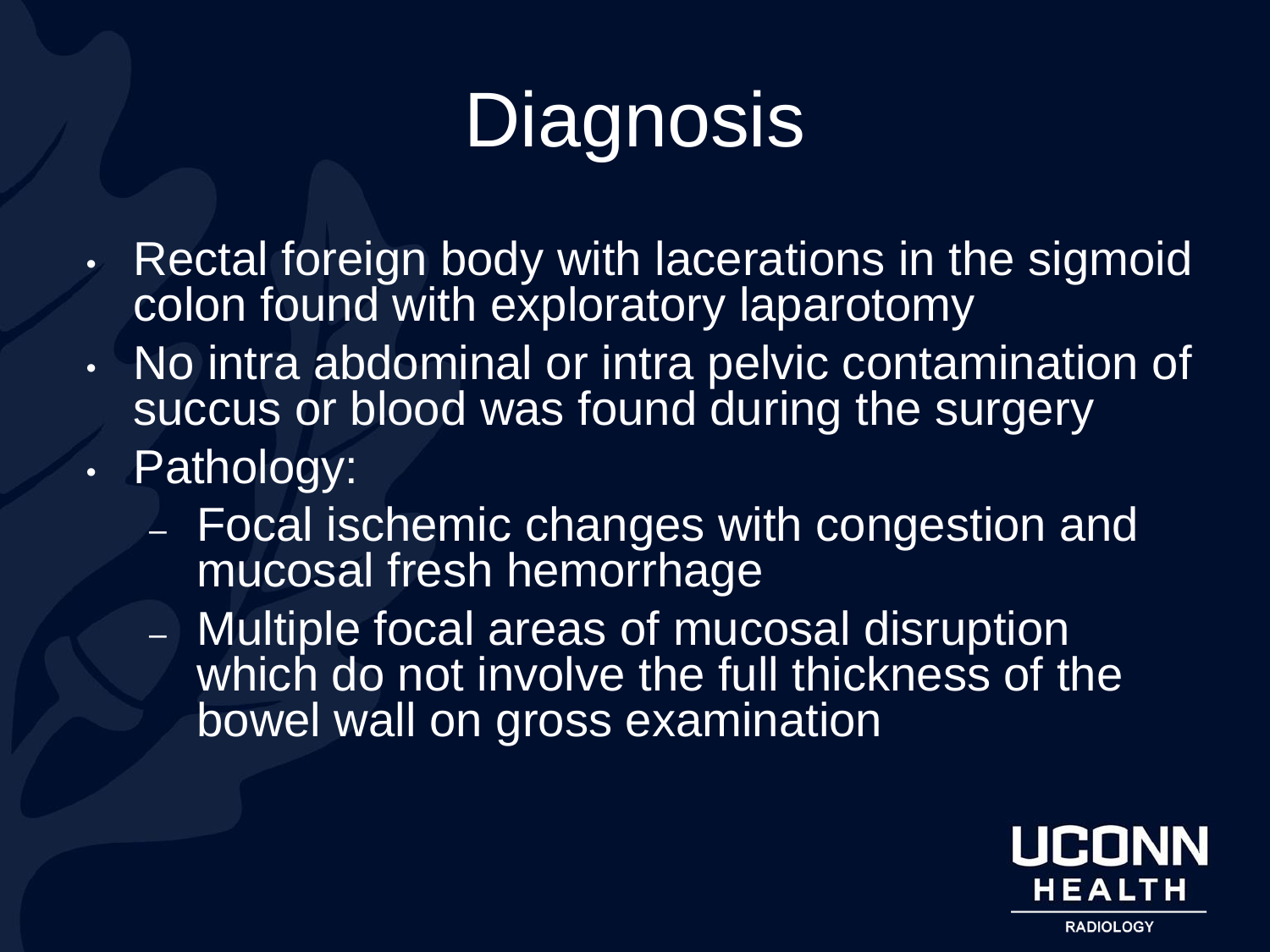## Rectal Foreign Body

- Epidemiology:
	- Mean age is 44, higher proportion is male
	- Delayed presentation due to embarrassment, patients may not be forthcoming with history
	- Most commonly bottles and glasses, but can be other objects such as toothbrushes, food items, sex toys, wooden rods
- **Evaluation** 
	- Assess for signs of peritonitis
		- Suggests perforation with intraperitoneal contamination
	- Tachycardia, fever, hypotension are worrisome findings
	- Abdominal series or upright abdominal radiograph to look for free air and the location of the object
		- Free air suggests perforation
	- Rectal exam to assess for sphincter damage and palpation of the foreign body
	- Proctosigmoidoscopy for further evaluation if the foreign body is not palpable by rectal exam
- Treatment
	- Peritonitis or vital sign instability-> emergent laparotomy in OR
	- $\blacksquare$  For less emergent, trial least invasive to most invasive
		- Transanal extraction-> endoscopic extraction-> operative extraction

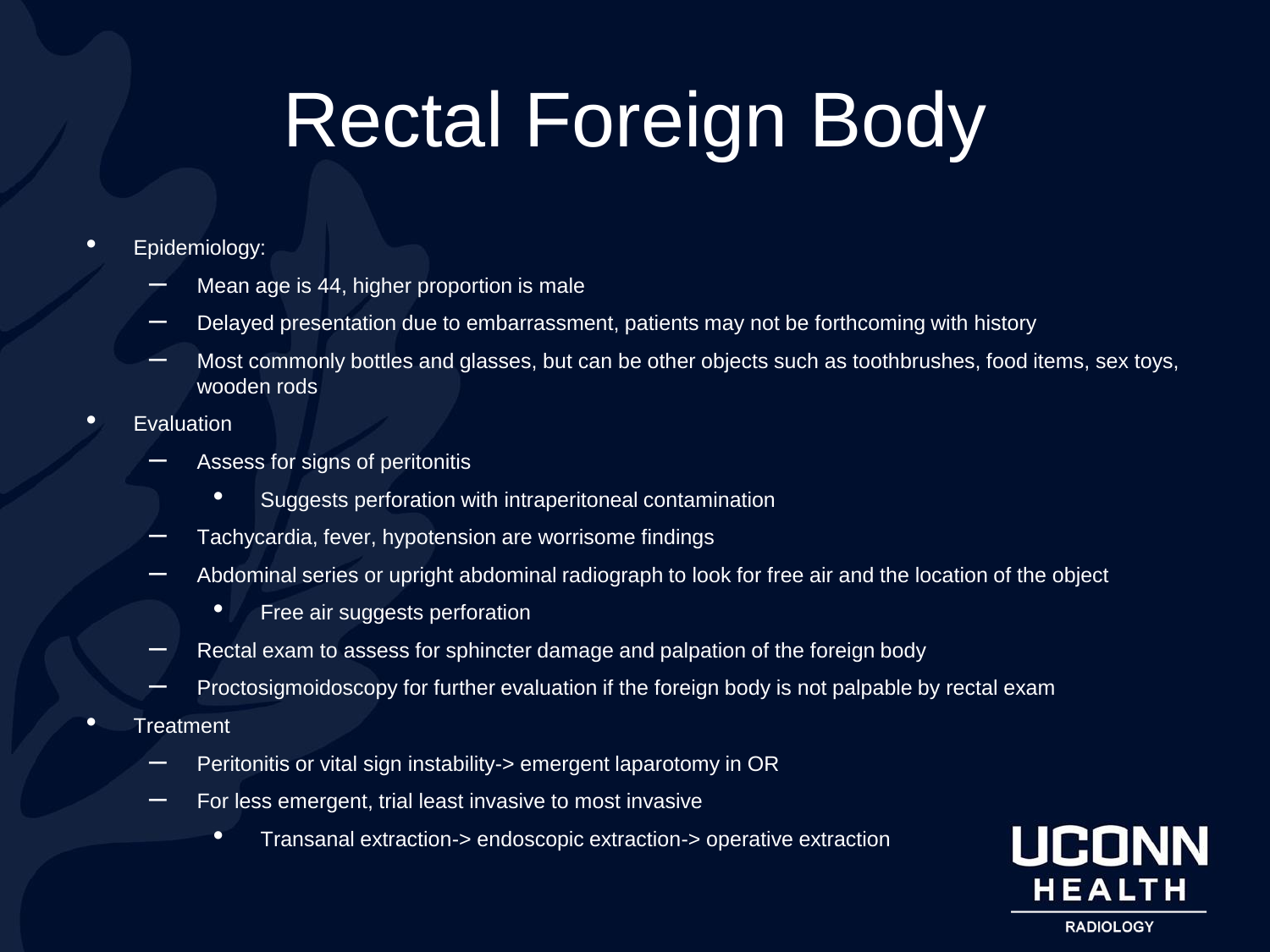## CT for Assessment of Gastrointestinal Tract Perforation

- Used in assessment of a foreign body if there are peritoneal symptoms or if trans anal removal is not possible
- Findings suggestive of perforation:
	- Direct visualization of discontinuity of bowel
	- Presence of extra luminal air
		- Concentrated free air bubbles tend to be in the vicinity of the perforation site
		- Extra luminal intra or retroperitoneal gas can occur without GI tract perforation
		- Other indirect findings:
			- Segmental bowel wall thickening
			- Abnormal wall enhancement
			- Localized fat stranding and / or free fluid
- Free extra luminal air is the major imaging finding for GI tract perforation
- CT is highly sensitive for free extra luminal gas: greater sensitivity than plain radiograph for extra luminal, intraperitoneal, or retroperitoneal air
	- Can also localize the perforation site based on the location of the free air